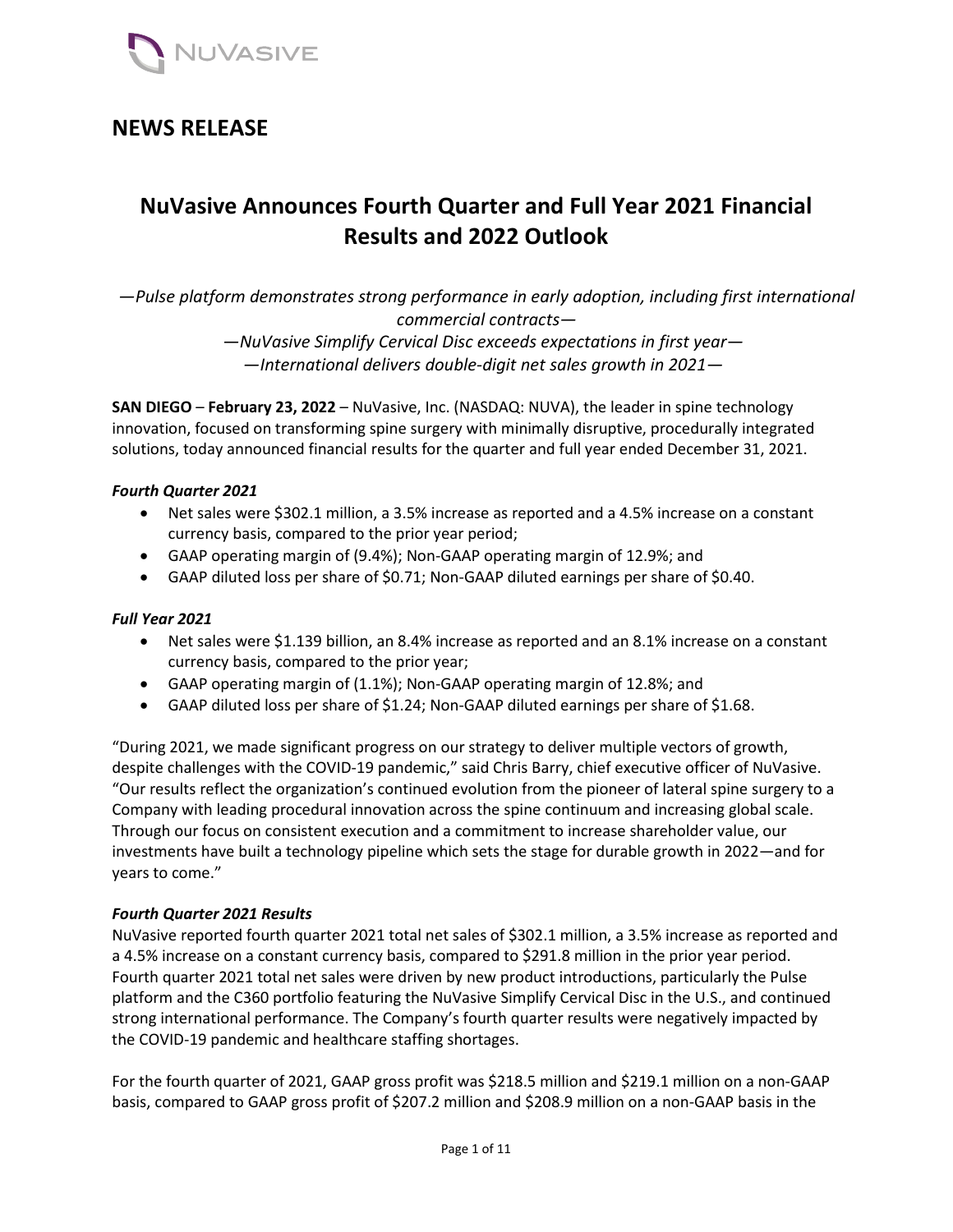

prior year period. GAAP gross margin was 72.3% and 72.5% on a non-GAAP basis, compared to GAAP gross margin of 71.0% and 71.6% on a non-GAAP basis in the prior year period.

The Company reported GAAP net loss of \$36.7 million, or diluted loss per share of (\$0.71), compared to GAAP net income of \$1.7 million, or diluted earnings per share of \$0.03 in the prior year period. During the fourth quarter, the Company recorded a charge of \$46.6 million dollars associated with an increase in the contingent consideration liabilities for the Simplify Medical acquisition. On a non-GAAP basis, the Company reported net income of \$20.7 million, or diluted earnings per share of \$0.40, compared to non-GAAP net income of \$30.4 million, or diluted earnings per share of \$0.59 in the prior year period.

Cash, cash equivalents, and investments were \$246.1 million as of December 31, 2021.

# *Full Year 2021 Results*

The Company reported full year 2021 net sales of \$1.139 billion, an 8.4% increase as reported and an 8.1% increase on a constant currency basis, compared to \$1.051 billion in the prior year. Total 2021 net sales were driven by new product introductions, particularly the Pulse platform and the C360 portfolio featuring the NuVasive Simplify Cervical Disc in the U.S., and continued strong international performance. Full year results were negatively impacted by the ongoing COVID-19 global pandemic, healthcare staffing shortages, and NuVasive Specialized Orthopedics product availability.

For the full year 2021, GAAP gross profit was \$816.7 million and \$832.8 million on a non-GAAP basis, compared to GAAP gross profit of \$729.0 million and \$730.7 million on a non-GAAP basis in the prior year. GAAP gross margin was 71.7% and 73.1% on a non-GAAP basis, compared to GAAP gross margin of 69.4% and 69.5% on a non-GAAP basis in the prior year.

The Company reported GAAP net loss of \$64.1 million, or diluted loss per share of (\$1.24), compared to GAAP net loss of \$37.2 million, or diluted loss per share of (\$0.72) in the prior year. The GAAP net loss was primarily driven by the increase in contingent consideration liabilities for the Simplify Medical acquisition, as well as inventory charges associated with certain Precice stainless steel products manufactured by NuVasive Specialized Orthopedics that were withdrawn from the market. On a non-GAAP basis, the Company reported net income of \$87.8 million, or diluted earnings per share of \$1.68, compared to non-GAAP net income of \$63.8 million, or diluted earnings per share of \$1.23 in the prior year.

A full reconciliation of GAAP to non-GAAP financial measures can be found in the tables of this press release and on the Investor Relations section of the Company's website.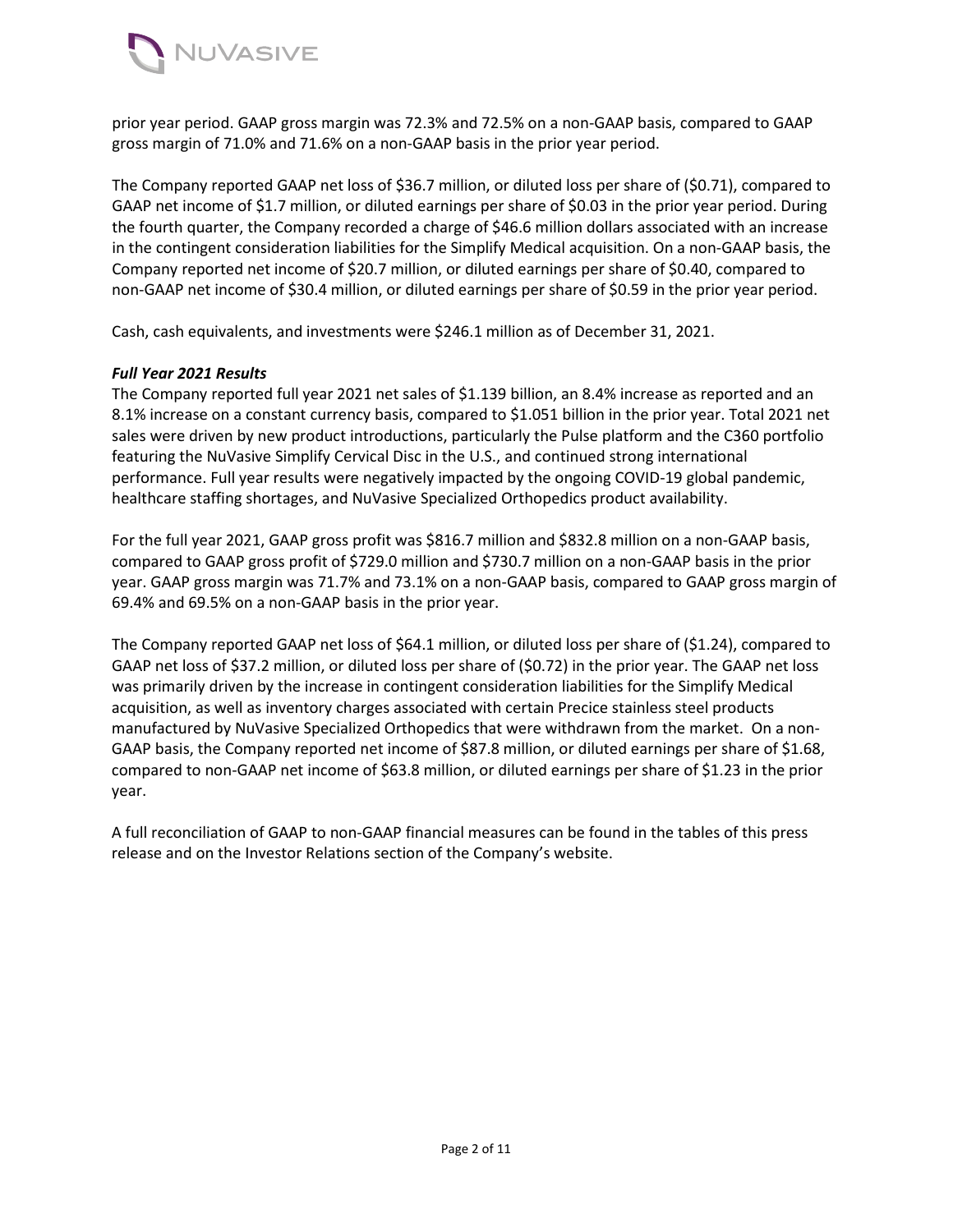

# *Annual Financial Guidance for 2022*

The Company provided financial guidance for the full year 2022 based on the Company's current business outlook:

|                                       | GAAP          | Non-GAAP        |
|---------------------------------------|---------------|-----------------|
| Net sales growth (reported)*          | 5.0%-8.0%     | 5.0%-8.0%       |
| Net sales growth (constant currency)* |               | $6.0\% - 9.0\%$ |
| Operating margin                      | 6.7%-8.2%     | 13.0%-14.5%     |
| Diluted earnings per share            | \$0.71-\$1.01 | $$2.05 - $2.35$ |

\* Reflects expectations for net sales growth in 2022 compared to 2021. Net sales growth on a constant currency basis excludes year over year currency fluctuations, which the Company expects will create a negative impact of approximately 100 bps in 2022.

Please see the reconciliation of non-GAAP financial guidance tables included in this release for a reconciliation of the GAAP and non-GAAP financial measures.

# *Conference Call and Webcast*

The Company will hold a conference call on Wednesday, February 23, 2022, at 4:30 p.m. ET / 1:30 p.m. PT to discuss the results of its financial performance for the fourth quarter and full year ended December 31, 2021. The dial-in numbers are 1-877-407-9039 for domestic callers and 1-201-689-8470 for international callers. A live webcast of the conference call and supplemental financial information of the Company's fourth quarter and full year 2021 financial results will be available on the Investor Relations page of the Company's website at [www.nuvasive.com.](https://c212.net/c/link/?t=0&l=en&o=3333340-1&h=1282287315&u=https%3A%2F%2Fir.nuvasive.com%2Fevents-and-presentations%2Fupcoming-events&a=www.nuvasive.com) An audio replay of the call will be available until March 2, 2022. The replay dial-in numbers are 1-844-512-2921 for domestic callers and 1- 412-317-6671 for international callers. Please use pin number: 13726494. In addition, the webcast will be archived on NuVasive's website.

## *About NuVasive*

NuVasive, Inc. (NASDAQ: NUVA) is the leader in spine technology innovation, with a mission to transform surgery, advance care, and change lives. The Company's less-invasive, procedurally integrated surgical solutions are designed to deliver reproducible and clinically proven outcomes. The Company's comprehensive procedural portfolio includes surgical access instruments, spinal implants, fixation systems, biologics, software for surgical planning, navigation and imaging solutions, magnetically adjustable implant systems for spine and orthopedics, and intraoperative neuromonitoring technology and service offerings. With more than \$1 billion in net sales, NuVasive operates in more than 50 countries serving surgeons, hospitals, and patients. For more information, please visit [www.nuvasive.com.](http://www.nuvasive.com/)

## *Reconciliation of GAAP to Non-GAAP Information*

Management uses certain non-GAAP financial measures such as non-GAAP gross profit, non-GAAP gross margin, non-GAAP operating expenses, non-GAAP operating margin, non-GAAP net income (loss), and non-GAAP diluted earnings (loss) per share. These non-GAAP financial measures exclude amortization of intangible assets, business transition costs, purchased in-process research and development, one-time restructuring charges, non-cash purchase accounting adjustments, inventory charges associated with product withdrawals, certain foreign currency impacts and related items in connection with acquisitions, investments and divestitures, certain litigation expenses and settlements, certain European medical device regulation costs, gains and losses from strategic investments, gains and losses from changes in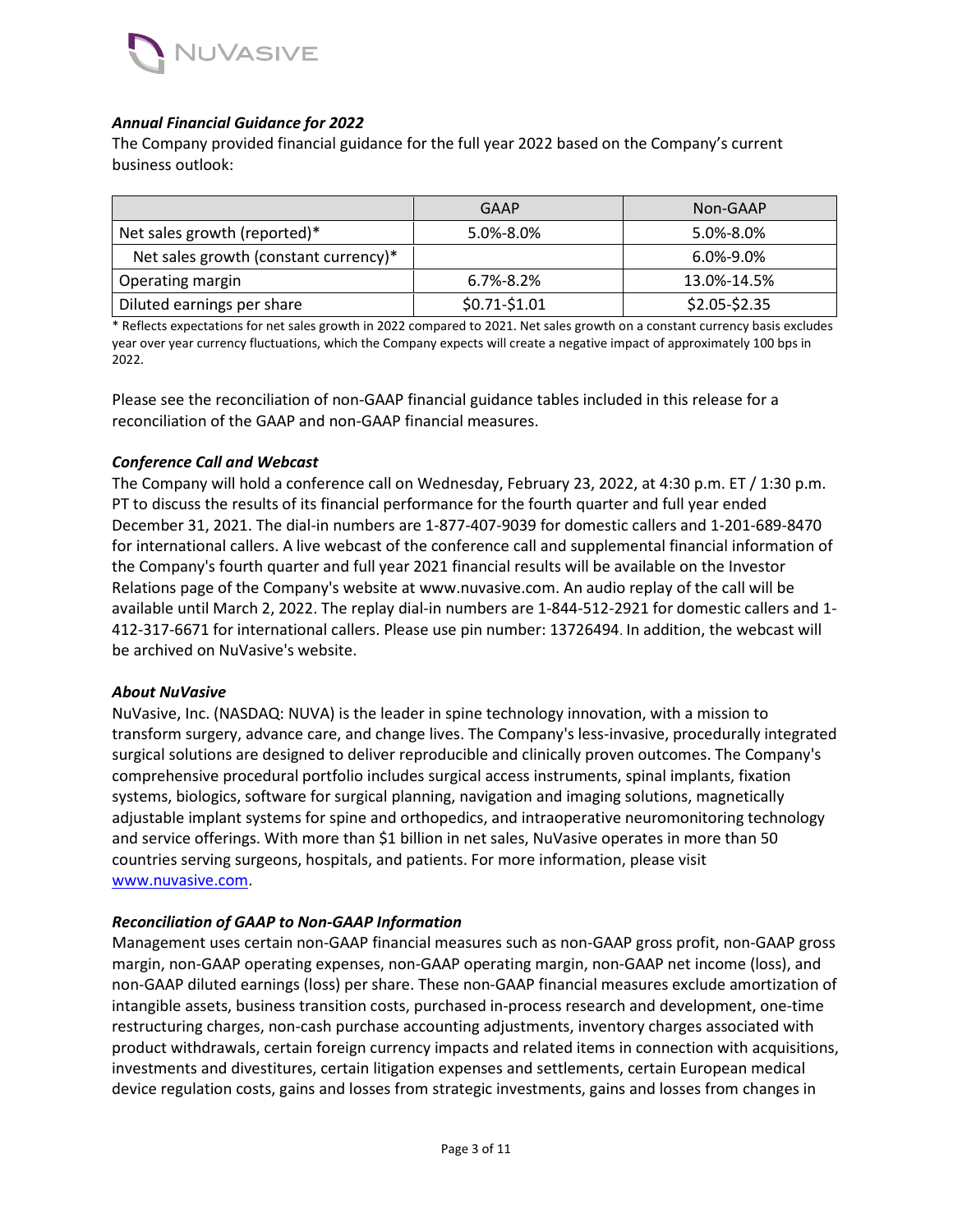

fair value of derivatives, non-cash interest expense (excluding debt issuance cost) and other significant one-time items. Management also uses certain non-GAAP measures which are intended to exclude the impact of foreign exchange currency fluctuations. The measure constant currency utilizes an exchange rate that eliminates fluctuations when calculating financial performance numbers. The Company also uses measures such as free cash flow, which represents cash flow from operations less cash used in the acquisition and disposition of capital. Additionally, the Company uses an adjusted EBITDA measure which represents earnings before interest, taxes, depreciation and amortization and excludes the impact of stock-based compensation, business transition costs, purchased in-process research and development, one-time restructuring charges, non-cash purchase accounting adjustments, inventory charges associated with product withdrawals, certain foreign currency impacts and related items in connection with acquisitions, investments and divestitures, certain litigation expenses and settlements, certain European medical device regulation costs, gains and losses on strategic investments, gains and losses from changes in fair value of derivatives and other significant one-time items.

Management calculates the non-GAAP financial measures provided in this earnings release excluding these costs and uses these non-GAAP financial measures to enable it to further and more consistently analyze the period-to-period financial performance of its core business operations. Management believes that providing investors with these non-GAAP measures gives them additional information to enable them to assess, in the same way management assesses, the Company's current and future continuing operations. These non-GAAP measures are not in accordance with, or an alternative for, GAAP, and may be different from non-GAAP measures used by other companies. Set forth below in the financial tables accompanying this press release are reconciliations of the non-GAAP financial measures to the most directly comparable GAAP financial measure.

## *Forward-Looking Statements*

NuVasive cautions you that statements included in this news release or made on the investor conference call referenced herein that are not a description of historical facts are forward-looking statements that involve risks, uncertainties, assumptions and other factors which, if they do not materialize or prove correct, could cause NuVasive's results to differ materially from historical results or those expressed or implied by such forward-looking statements. In addition, this news release contains selected financial results from the fourth quarter and full year 2021, as well as projections for 2022 financial guidance and expectations regarding longer-term financial performance. The Company's projections for 2022 financial guidance and expectations regarding longer-term financial performance represent initial estimates, and are subject to the risk of being inaccurate because of the preliminary nature of the forecasts, the risk of further adjustment, or unanticipated difficulty in selling products or generating expected profitability. The potential risks and uncertainties which contribute to the uncertain nature of these statements include, among others, the impact of the COVID-19 pandemic on the Company's business and financial results; the Company's ability to maintain operations to support its customers and patients in the near-term and to capitalize on future growth opportunities; risks associated with acceptance of the Company's surgical products and procedures by spine surgeons and hospitals, development and acceptance of new products or product enhancements, clinical and statistical verification of the benefits achieved via the use of NuVasive's products, the Company's ability to adequately manage inventory as it continues to release new products, its ability to recruit and retain management and key personnel, and the other risks and uncertainties more fully described in the Company's news releases and periodic filings with the Securities and Exchange Commission. NuVasive's public filings with the Securities and Exchange Commission are available at [www.sec.gov.](http://www.sec.gov/) NuVasive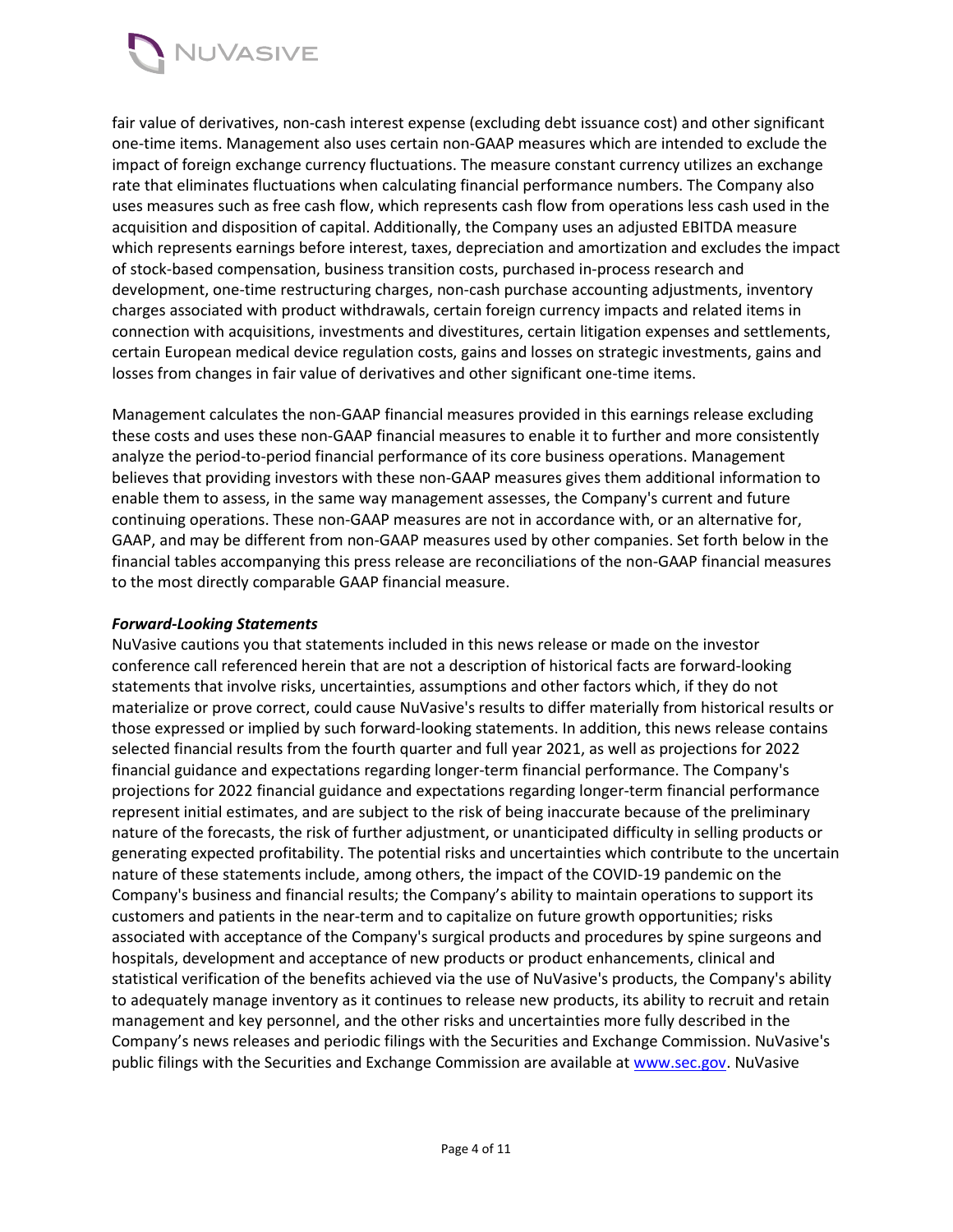

assumes no obligation to update any forward-looking statement to reflect events or circumstances arising after the date on which it was made.

*# # #*

## **Investor contact:**

Juliet C. Cunningham NuVasive, Inc. 858-210-2129 [investorrelations@nuvasive.com](mailto:investorrelations@nuvasive.com)

## **Media contact:**

Michael Farrington NuVasive, Inc. 858-909-1940 [media@nuvasive.com](file://nuvasive/dfs/sanfs01/jtieszen/Press%20Release/Earnings%20Calls/2Q19/Announcement%20Release/media@nuvasive.com)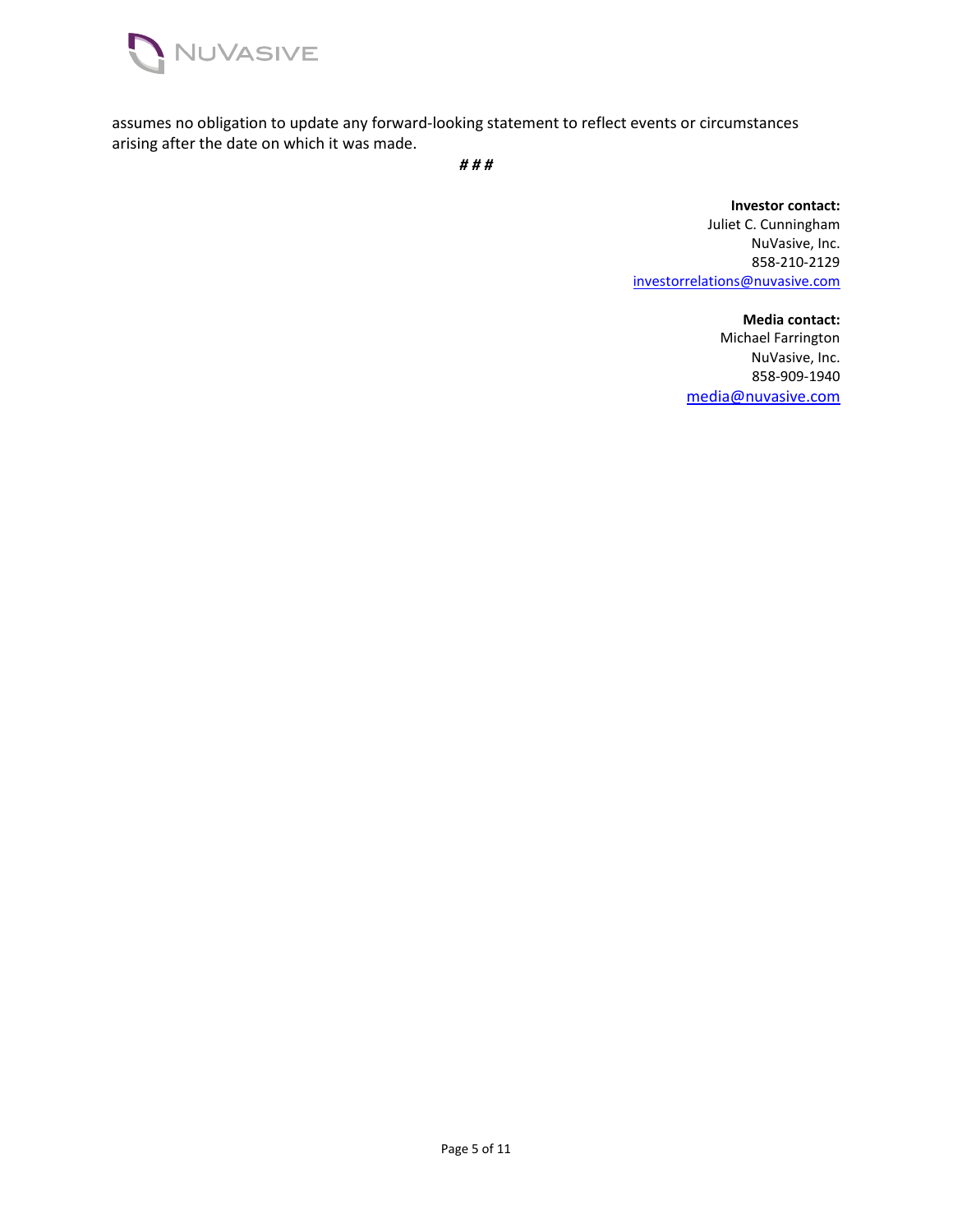

#### **NuVasive, Inc.**

## **Consolidated Statements of Operations**

#### *(in thousands, except per share data)*

|                                                                    |                    | Three Months Ended December 31, 2021 |               |             |              | Year Ended December 31, |              |           |  |
|--------------------------------------------------------------------|--------------------|--------------------------------------|---------------|-------------|--------------|-------------------------|--------------|-----------|--|
|                                                                    |                    | 2021                                 |               | 2020        | 2021         |                         |              | 2020      |  |
|                                                                    |                    | (Unaudited)                          |               | (Unaudited) |              |                         |              |           |  |
| Net sales:                                                         |                    |                                      |               |             |              |                         |              |           |  |
| Products                                                           | $\mathbb{S}$       | 275,337                              | $\mathbb{S}$  | 264,267     | $\mathbb{S}$ | 1,034,612               | $\mathbb{S}$ | 950,189   |  |
| Services                                                           |                    | 26,738                               |               | 27,540      |              | 104,376                 |              | 100,393   |  |
| Total net sales                                                    |                    | 302,075                              |               | 291,807     |              | 1,138,988               |              | 1,050,582 |  |
| Cost of sales (excluding below amortization of intangible assets): |                    |                                      |               |             |              |                         |              |           |  |
| Products                                                           |                    | 64,074                               |               | 65,742      |              | 245,569                 |              | 247,809   |  |
| Services                                                           |                    | 19.461                               |               | 18.886      |              | 76,709                  |              | 73,822    |  |
| Total cost of sales                                                |                    | 83,535                               |               | 84,628      |              | 322,278                 |              | 321,631   |  |
| Gross profit                                                       |                    | 218,540                              |               | 207,179     |              | 816,710                 |              | 728,951   |  |
| Operating expenses:                                                |                    |                                      |               |             |              |                         |              |           |  |
| Selling, general and administrative                                |                    | 160,678                              |               | 144,260     |              | 610.085                 |              | 547,195   |  |
| Research and development                                           |                    | 25,233                               |               | 21,771      |              | 92,626                  |              | 79,838    |  |
| Amortization of intangible assets                                  |                    | 14,079                               |               | 12,576      |              | 57,309                  |              | 51,726    |  |
| Purchase of in-process research and development                    |                    |                                      |               |             |              |                         |              | 1,011     |  |
| Business transition costs                                          |                    | 47.031                               |               | 8.337       |              | 68.719                  |              | 10,878    |  |
| Total operating expenses                                           |                    | 247,021                              |               | 186,944     |              | 828,739                 |              | 690,648   |  |
| Interest and other expense, net:                                   |                    |                                      |               |             |              |                         |              |           |  |
| Interest income                                                    |                    | 41                                   |               | 166         |              | 160                     |              | 1,472     |  |
| Interest expense                                                   |                    | (4,318)                              |               | (21, 302)   |              | (21,056)                |              | (70, 466) |  |
| Other (expense) income, net                                        |                    | (1, 120)                             |               | 1,965       |              | (25, 459)               |              | (16, 854) |  |
| Total interest and other expense, net                              |                    | (5, 397)                             |               | (19, 171)   |              | (46,355)                |              | (85, 848) |  |
| (Loss) income before income taxes                                  |                    | (33,878)                             |               | 1,064       |              | (58, 384)               |              | (47, 545) |  |
| Income tax (expense) benefit                                       |                    | (2,858)                              |               | 628         |              | (5,702)                 |              | 10,392    |  |
| Consolidated net (loss) income                                     | $\mathbf S$        | (36, 736)                            | $\mathcal{S}$ | 1,692       | $\mathbb{S}$ | (64,086)                | $\mathbb{S}$ | (37, 153) |  |
| Net (loss) income per share:                                       |                    |                                      |               |             |              |                         |              |           |  |
| Basic                                                              | \$                 | (0.71)                               | S             | 0.03        | \$           | (1.24)                  | \$           | (0.72)    |  |
| <b>Diluted</b>                                                     | $\mathbf{\hat{S}}$ | (0.71)                               | $\mathbb{S}$  | 0.03        | $\mathbb{S}$ | (1.24)                  | $\mathbb{S}$ | (0.72)    |  |
| Weighted average shares outstanding:                               |                    |                                      |               |             |              |                         |              |           |  |
| <b>Basic</b>                                                       |                    | 51,735                               |               | 51,343      |              | 51,589                  |              | 51,416    |  |
| Diluted                                                            |                    | 51,735                               |               | 51,870      |              | 51,589                  |              | 51,416    |  |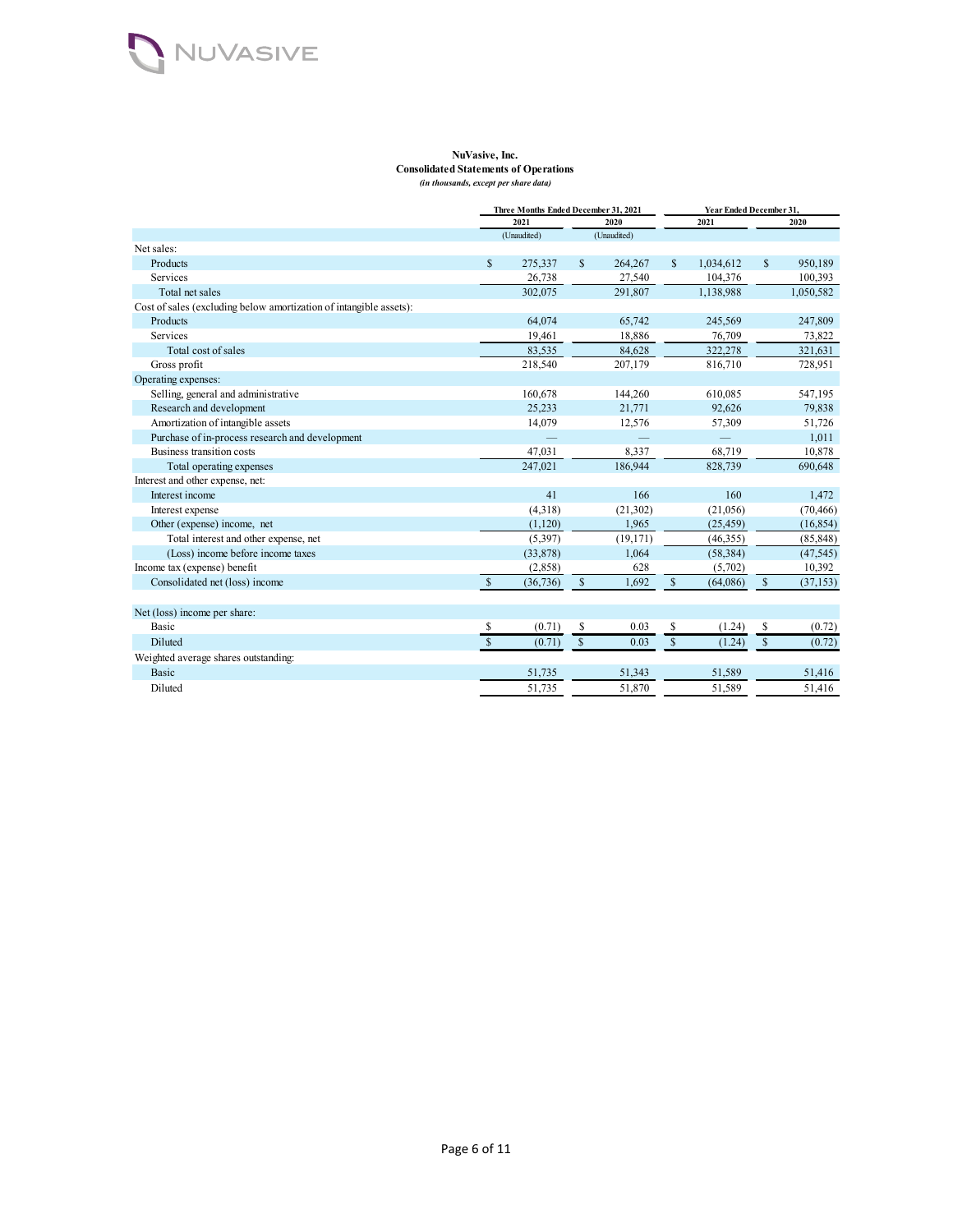

## **NuVasive, Inc.**

**Consolidated Balance Sheets** 

|  | (in thousands, except par value data) |  |  |  |  |
|--|---------------------------------------|--|--|--|--|
|--|---------------------------------------|--|--|--|--|

|                                                                                             |             | December 31, |             |             |
|---------------------------------------------------------------------------------------------|-------------|--------------|-------------|-------------|
|                                                                                             |             | 2021         |             | 2020        |
| <b>ASSETS</b>                                                                               |             |              |             |             |
| Current assets:                                                                             |             |              |             |             |
| Cash and cash equivalents                                                                   | $\mathbf S$ | 246,091      | $\mathbf S$ | 856,869     |
| Short-term marketable securities                                                            |             |              |             | 173,145     |
| Accounts receivable, net of allowances of \$21,064 and \$20,631, respectively               |             | 214,398      |             | 207,071     |
| Inventory, net                                                                              |             | 315,845      |             | 300,623     |
| Prepaid income taxes                                                                        |             | 5,425        |             | 4,727       |
| Prepaid expenses and other current assets                                                   |             | 20,665       |             | 19,749      |
| Total current assets                                                                        |             | 802,424      |             | 1,562,184   |
| Property and equipment, net                                                                 |             | 303,664      |             | 286,369     |
| Intangible assets, net                                                                      |             | 242,675      |             | 152,264     |
| Goodwill                                                                                    |             | 633,467      |             | 559,553     |
| Operating lease right-of-use assets                                                         |             | 102,987      |             | 102,270     |
| Deferred tax assets                                                                         |             | 48,003       |             | 15,755      |
| Restricted cash and investments                                                             |             | 1,494        |             | 1,494       |
| Other assets                                                                                |             | 19,361       |             | 13,193      |
| <b>Total</b> assets                                                                         | $\sqrt{s}$  | 2,154,075    |             | \$2,693,082 |
| <b>LIABILITIES AND EQUITY</b>                                                               |             |              |             |             |
| Current liabilities:                                                                        |             |              |             |             |
| Accounts payable and accrued liabilities                                                    | \$          | 115,614      | \$          | 110,401     |
| Contingent consideration liabilities                                                        |             | 7.986        |             | 7.289       |
| Accrued payroll and related expenses                                                        |             | 66,596       |             | 63,421      |
| Operating lease liabilities                                                                 |             | 9,867        |             | 7,875       |
| Income tax liabilities                                                                      |             | 828          |             | 2,073       |
| Senior convertible notes                                                                    |             |              |             | 645,303     |
| Total current liabilities                                                                   |             | 200.891      |             | 836.362     |
| Long-term senior convertible notes                                                          |             | 884,984      |             | 766,226     |
| Deferred tax liabilities                                                                    |             | 3,049        |             | 2,807       |
| Operating lease liabilities                                                                 |             | 111,592      |             | 111,634     |
| Contingent consideration liabilities                                                        |             | 139,824      |             | 29,752      |
| Other long-term liabilities                                                                 |             | 18,528       |             | 22,686      |
| Commitments and contingencies                                                               |             |              |             |             |
| Redeemable equity component of senior convertible notes                                     |             |              |             | 4.697       |
| Stockholders' equity:                                                                       |             |              |             |             |
| Preferred stock, \$0.001 par value; 5,000 shares authorized, none outstanding               |             |              |             |             |
| Common stock, \$0.001 par value; 150,000 shares authorized at December 31, 2021 and         |             |              |             |             |
| December 31, 2020; 58,469 shares issued and 51,769 outstanding at December 31, 2021;        |             |              |             |             |
| 57,945 shares issued and 51,376 outstanding at December 31, 2020                            |             | 63           |             | 62          |
| Additional paid-in capital                                                                  |             | 1,434,976    |             | 1,550,001   |
| Accumulated other comprehensive loss                                                        |             | (7, 792)     |             | (7, 585)    |
| Retained earnings                                                                           |             | 45,708       |             | 45,322      |
| Treasury stock at cost; 6,700 shares and 6,569 shares at December 31, 2021 and December 31, |             |              |             |             |
| 2020, respectively                                                                          |             | (677, 748)   |             | (668, 882)  |
| Total equity                                                                                |             | 795.207      |             | 918,918     |
| Total liabilities and equity                                                                | S           | 2,154,075    | \$          | 2,693,082   |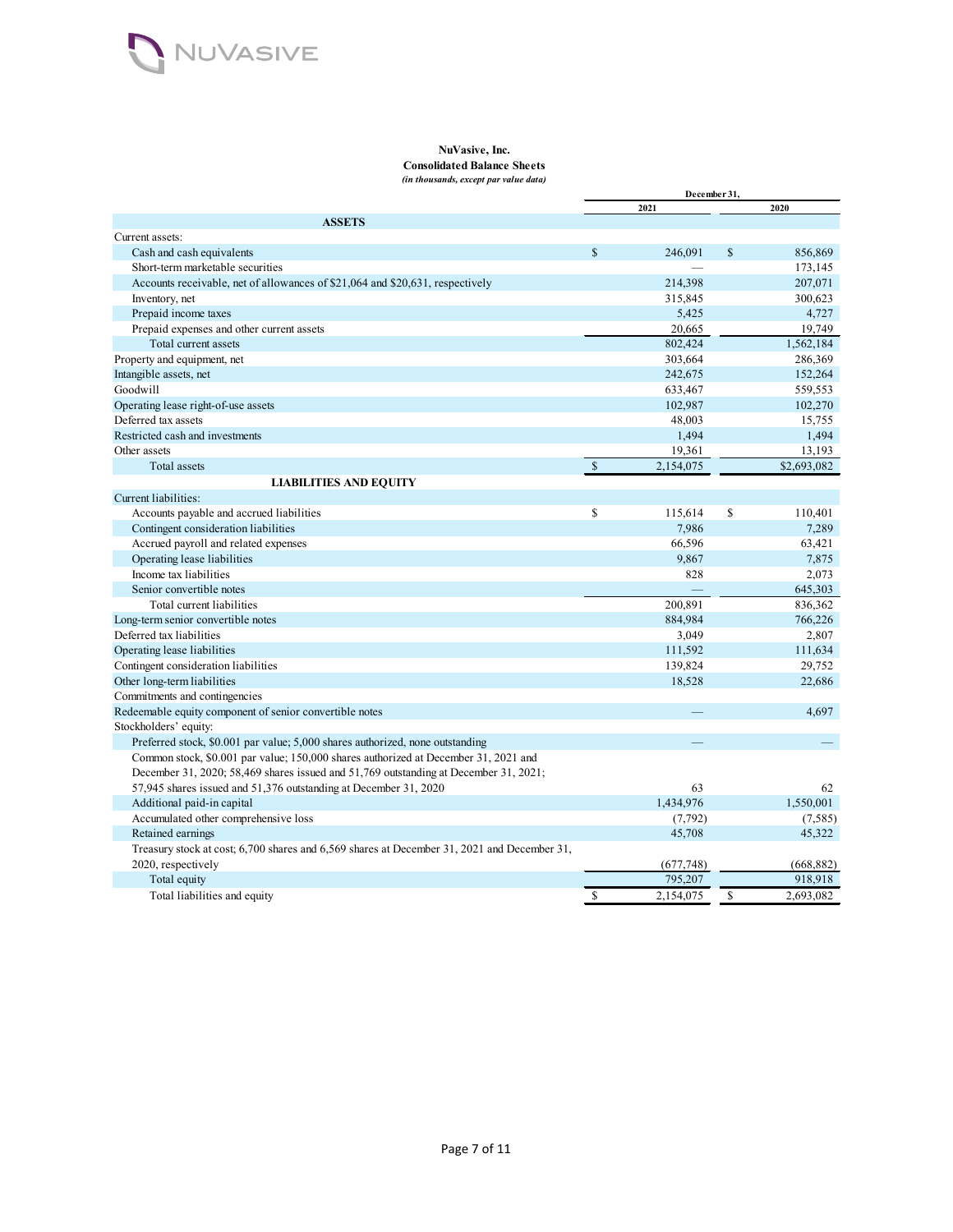

#### **NuVasive, Inc. Consolidated Statements of Cash Flows**  *(in thousands)*

|                                                                                 | Year Ended December 31, |            |    |            |
|---------------------------------------------------------------------------------|-------------------------|------------|----|------------|
|                                                                                 |                         | 2021       |    | 2020       |
| <b>Operating activities:</b>                                                    |                         |            |    |            |
| Consolidated net loss                                                           | \$                      | (64,086)   | \$ | (37, 153)  |
| Adjustments to reconcile net loss to net cash provided by operating activities: |                         |            |    |            |
| Depreciation and amortization                                                   |                         | 149,524    |    | 140,937    |
| Purchase of in-process research and development                                 |                         |            |    | 1,011      |
| Deferred income taxes                                                           |                         | (4,141)    |    | (18,007)   |
| Amortization of non-cash interest                                               |                         | 8,629      |    | 48,986     |
| Stock-based compensation                                                        |                         | 25,292     |    | 18,145     |
| Net (gain) loss on strategic investments                                        |                         | (3,082)    |    | 268        |
| Changes in fair value of contingent consideration                               |                         | 53,404     |    | 2,327      |
| Net loss recognized on change in fair value of derivatives                      |                         |            |    | 12,301     |
| Net loss from foreign currency adjustment                                       |                         | 28,709     |    | 4,218      |
| Reserves on current assets                                                      |                         | 26,218     |    | 53,902     |
| Other non-cash adjustments                                                      |                         | 11,006     |    | 10,331     |
| Changes in operating assets and liabilities, net of effects from acquisitions:  |                         |            |    |            |
| Accounts receivable                                                             |                         | (11,694)   |    | 3,030      |
| Inventory                                                                       |                         | (37,020)   |    | (40,765)   |
| Prepaid expenses and other current assets                                       |                         | (3,366)    |    | (4,986)    |
| Accounts payable and accrued liabilities                                        |                         | 533        |    | 8,756      |
| Accrued payroll and related expenses                                            |                         | 4,132      |    | (23, 654)  |
| Income taxes                                                                    |                         | (1,884)    |    | 6,264      |
| Net cash provided by operating activities                                       |                         | 182,174    |    | 185,911    |
| <b>Investing activities:</b>                                                    |                         |            |    |            |
| Acquisition of Simplify Medical, net of cash acquired                           |                         | (149, 463) |    |            |
| Payment of contingent consideration for Simplify Medical                        |                         | (45, 850)  |    |            |
| Acquisitions and investments                                                    |                         | (500)      |    |            |
| Proceeds from other investments                                                 |                         |            |    | 1,143      |
| Purchases of intangible assets                                                  |                         | (1,344)    |    | (3,860)    |
| Purchases of property and equipment                                             |                         | (111, 112) |    | (105,729)  |
| Purchases of marketable securities                                              |                         |            |    | (233, 488) |
| Proceeds from sales of marketable securities                                    |                         | 127,023    |    | 60,000     |
| Proceeds from maturities of marketable securities                               |                         | 46,000     |    |            |
| Other investing activities                                                      |                         | (819)      |    |            |
| Net cash used in investing activities                                           |                         | (136,065)  |    | (281, 934) |
| <b>Financing activities:</b>                                                    |                         |            |    |            |
| Proceeds from the issuance of common stock                                      |                         | 6,218      |    | 6,170      |
| Payment of contingent consideration                                             |                         | (3)        |    | (7,053)    |
| Purchase of treasury stock                                                      |                         | (8, 813)   |    | (80,665)   |
| Proceeds from issuance of convertible debt, net of issuance costs               |                         |            |    | 873,848    |
| Proceeds from sale of warrants                                                  |                         |            |    | 93,915     |
| Purchases of convertible note hedges                                            |                         |            |    | (147, 825) |
| Payments upon settlement of senior convertible notes                            |                         | (649, 426) |    |            |
| Other financing activities                                                      |                         | (1,325)    |    | (1, 734)   |
| Net cash (used in) provided by financing activities                             |                         | (653, 349) |    | 736,656    |
| Effect of exchange rate changes on cash                                         |                         | (3,538)    |    | 3,202      |
| (Decrease) increase in cash, cash equivalents and restricted cash               |                         | (610, 778) |    | 643,835    |
| Cash, cash equivalents and restricted cash at beginning of period               |                         | 858,363    |    | 214,528    |
| Cash, cash equivalents and restricted cash at end of period                     | $\sqrt{\ }$             | 247,585    | \$ | 858,363    |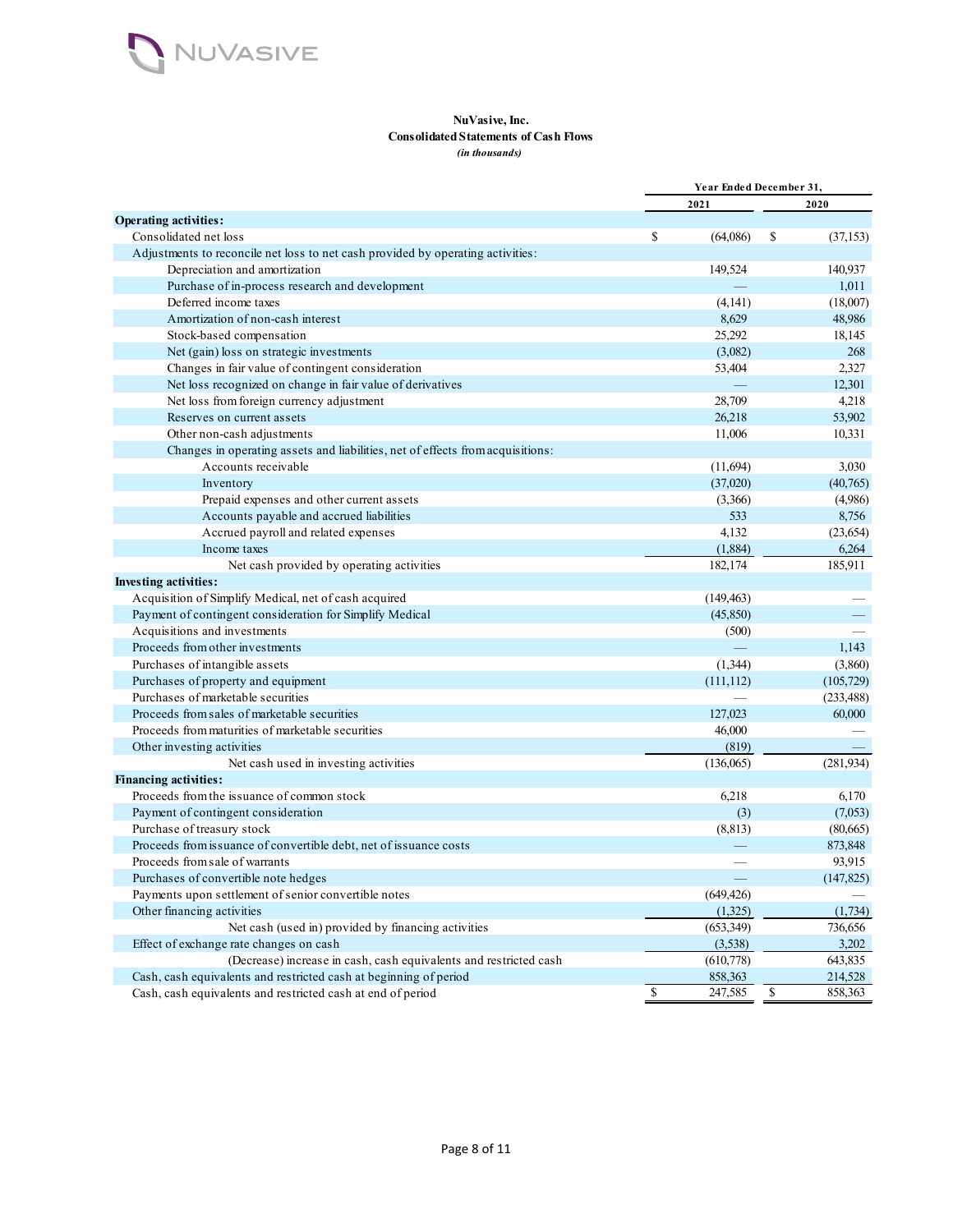

#### **For the Three Months Ended December 31, 2021 Reconciliation of GAAP to Non-GAAP Financial Measures (Unaudited - in thousands, except per share data)**

|                                                                       |             | <b>Gross Profit</b> |      | Operating<br>(Loss) Profit |    | Net (Loss)<br>Income |              | <b>Diluted</b><br><b>EPS</b> | <b>Diluted</b><br>WASO <sup>7</sup> |      | Net (Loss) to<br><b>Adjusted EBITDA</b> |
|-----------------------------------------------------------------------|-------------|---------------------|------|----------------------------|----|----------------------|--------------|------------------------------|-------------------------------------|------|-----------------------------------------|
| Reported GAAP                                                         | S           | 218,540             | - \$ | $(28, 481)$ \$             |    | $(36,736)$ \$        |              | (0.71)                       | 51,735 \$                           |      | (36, 736)                               |
| % of net sales                                                        |             | 72.3%               |      | $(9.4\%)$                  |    |                      |              |                              |                                     |      |                                         |
| Non-cash purchase accounting adjustments on acquisitions <sup>1</sup> |             | 556                 |      | 556                        |    | 556                  |              |                              |                                     |      | 556                                     |
| Amortization of intangible assets                                     |             |                     |      | 14,079                     |    | 14,079               |              |                              |                                     |      |                                         |
| Litigation related expenses and settlements <sup>2</sup>              |             |                     |      | 2,874                      |    | 2,874                |              |                              |                                     |      | 2,874                                   |
| Business transition costs <sup>3</sup>                                |             |                     |      | 47,031                     |    | 47,031               |              |                              |                                     |      | 47,031                                  |
| European medical device regulation <sup>4</sup>                       |             |                     |      | 2,786                      |    | 2,786                |              |                              |                                     |      | 2,786                                   |
| Net gain on strategic investments                                     |             |                     |      |                            |    | (981)                |              |                              |                                     |      | (981)                                   |
| Non-cash acquisition-related foreign currency impacts <sup>3</sup>    |             |                     |      |                            |    | (2, 471)             |              |                              |                                     |      | (2, 471)                                |
| Tax effect of adjustments <sup>6</sup>                                |             |                     |      |                            |    | (6, 443)             |              |                              |                                     |      |                                         |
| Interest expense/(income), net                                        |             |                     |      |                            |    |                      |              |                              |                                     |      | 4,277                                   |
| Income tax expense                                                    |             |                     |      |                            |    |                      |              |                              |                                     |      | 2,858                                   |
| Depreciation and amortization                                         |             |                     |      |                            |    |                      |              |                              |                                     |      | 37,706                                  |
| Non-cash stock-based compensation                                     |             |                     |      |                            |    |                      |              |                              |                                     |      | 7,320                                   |
| Adjusted Non-GAAP                                                     | $\mathbf S$ | 219,096 \$          |      | 38,845                     | -S | 20,695               | <sup>S</sup> | 0.40                         | 52,328                              | - \$ | 65,220                                  |
| % of net sales                                                        |             | 72.5%               |      | 12.9%                      |    |                      |              |                              |                                     |      | 21.6%                                   |

<sup>1</sup> Represents costs associated with non-cash purchase accounting adjustments, such as acquired inventory fair market value adjustments, which are amortized over the period in which underlying products are sold.

2 Represents expenses associated with certain ongoing litigation matters, including infringement of the Company's intellectual property.

<sup>3</sup> Costs related to acquisition, integration and business transition activities which include severance, relocation, consulting, leasehold exit costs, third party merger and acquisitions costs, contingent consideration fair value adjustments, and other costs directly associated with such activities.

 4 Represents costs specific to updating our quality system, product labeling, asset write-offs and product remanufacturing to comply with European medical device regulation.

5 Represents non-cash adjustments to acquisition-related intercompany balances and contingent consideration liabilities held in a foreign currency.

6 Represents the impact from tax affecting the adjustments above at their statutory tax rate.

 7 Adjusted non-GAAP diluted WASO excludes the impact of dilutive convertible notes for which the Company is economically hedged through its anti-dilutive bond hedge arrangements.

### **For the Year Ended December 31, 2021 Reconciliation of GAAP to Non-GAAP Financial Measures**

### **(Unaudited - in thousands, except per share data)**

|                                                                       |    |                     |               | Operating     | Net (Loss)    |   | <b>Diluted</b> | <b>Diluted</b>    |   | Net (Loss) to          |
|-----------------------------------------------------------------------|----|---------------------|---------------|---------------|---------------|---|----------------|-------------------|---|------------------------|
|                                                                       |    | <b>Gross Profit</b> |               | (Loss) Profit | Income        |   | <b>EPS</b>     | WASO <sup>8</sup> |   | <b>Adjusted EBITDA</b> |
| Reported GAAP                                                         | \$ | 816,710             | <sup>\$</sup> | $(12,029)$ \$ | $(64,086)$ \$ |   | (1.24)         | 51,589            | S | (64,086)               |
| % of net sales                                                        |    | 71.7%               |               | $(1.1\%)$     |               |   |                |                   |   |                        |
| Non-cash purchase accounting adjustments on acquisitions <sup>1</sup> |    | 1,855               |               | 1,855         | 1,855         |   |                |                   |   | 1,855                  |
| Inventory charges associated with product withdrawals <sup>2</sup>    |    | 14,215              |               | 14,215        | 14,215        |   |                |                   |   | 14,215                 |
| Amortization of intangible assets                                     |    |                     |               | 57,309        | 57,309        |   |                |                   |   |                        |
| Litigation related expenses and settlements <sup>3</sup>              |    |                     |               | 6,884         | 6,884         |   |                |                   |   | 6,884                  |
| Business transition costs <sup>4</sup>                                |    |                     |               | 68,719        | 68,719        |   |                |                   |   | 68,719                 |
| European medical device regulation <sup>3</sup>                       |    |                     |               | 8,482         | 8,482         |   |                |                   |   | 8,482                  |
| Net gain on strategic investments                                     |    |                     |               |               | (3,082)       |   |                |                   |   | (3,082)                |
| Non-cash acquisition-related foreign currency impacts <sup>6</sup>    |    |                     |               |               | 21,202        |   |                |                   |   | 21,202                 |
| Tax effect of adjustments <sup>7</sup>                                |    |                     |               |               | (23,712)      |   |                |                   |   |                        |
| Interest expense/(income), net                                        |    |                     |               |               |               |   |                |                   |   | 20,896                 |
| Income tax expense                                                    |    |                     |               |               |               |   |                |                   |   | 5,702                  |
| Depreciation and amortization                                         |    |                     |               |               |               |   |                |                   |   | 149,524                |
| Non-cash stock-based compensation                                     |    |                     |               |               |               |   |                |                   |   | 25,292                 |
| Adjusted Non-GAAP                                                     | S  | 832,780             | - \$          | 145,435 \$    | 87,786        | S | 1.68           | 52,220            | S | 255,603                |
| % of net sales                                                        |    | 73.1%               |               | 12.8%         |               |   |                |                   |   | 22.4%                  |

<sup>1</sup> Represents costs associated with non-cash purchase accounting adjustments, such as acquired inventory fair market value adjustments, which are amortized over the period in which underlying products are sold.

<sup>2</sup> Represents charges for inventory write-offs associated with the Company's product withdrawals. During the third quarter of 2021, the Company made a determination to withdraw certain products marketed and sold by its wholly-owned subsidiary, NuVasive Specialized Orthopedics.

<sup>3</sup> Represents expenses associated with certain ongoing litigation matters, including infringement of the Company's intellectual property.

 4 Costs related to acquisition, integration and business transition activities which include severance, relocation, consulting, leasehold exit costs, third party merger and acquisitions costs, contingent consideration fair value adjustments, and other costs directly associated with such activities.

<sup>5</sup> Represents costs specific to updating our quality system, product labeling, asset write-offs and product remanufacturing to comply with European medical device regulation

6 Represents non-cash adjustments to acquisition-related intercompany balances and contingent consideration liabilities held in a foreign currency.

7 Represents the impact from tax affecting the adjustments above at their statutory tax rate.

 8 Adjusted non-GAAP diluted WASO excludes the impact of dilutive convertible notes for which the Company is economically hedged through its anti-dilutive bond hedge arrangements.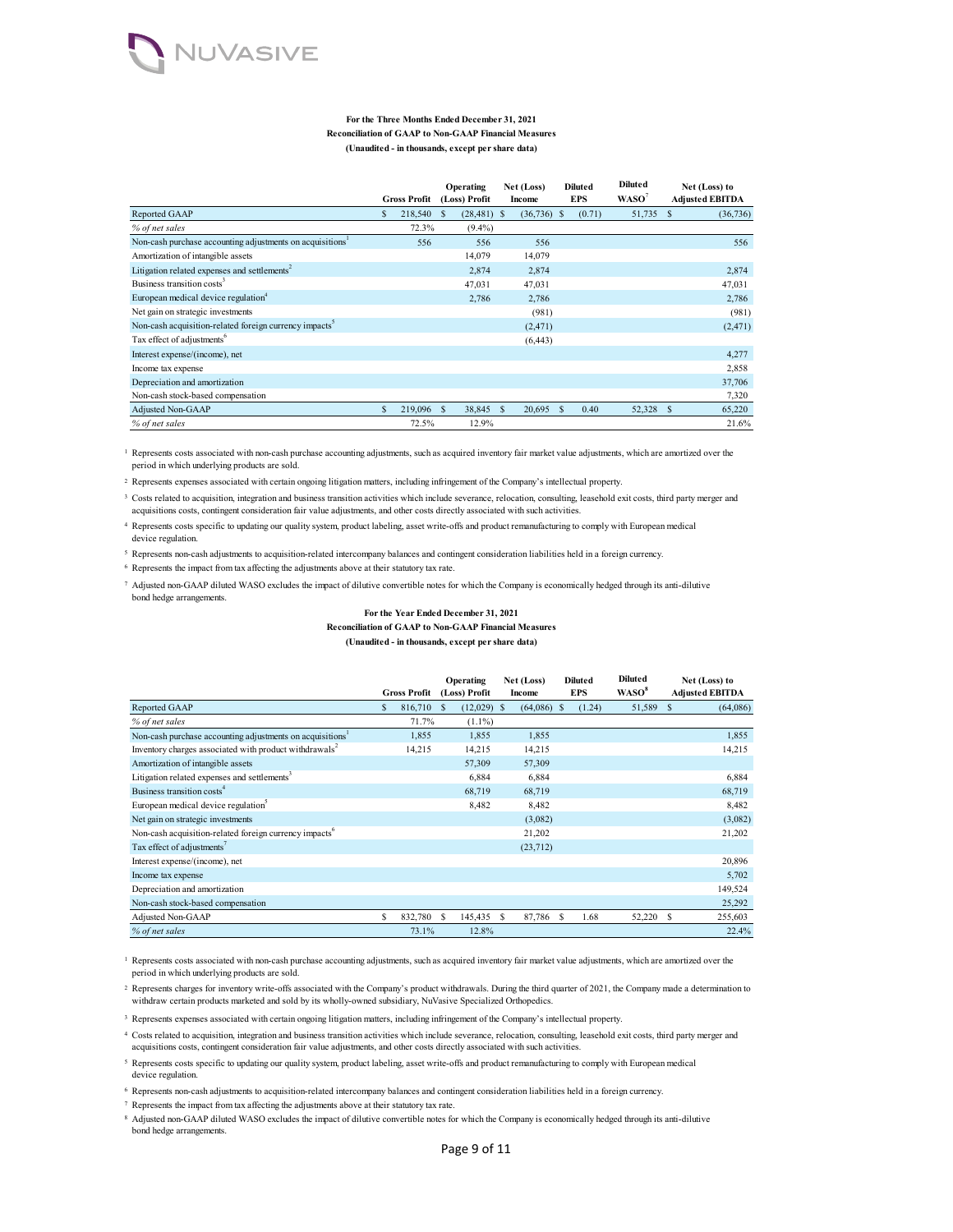

#### **(Unaudited - in thousands, except per share data) For the Three Months Ended December 31, 2020 Reconciliation of GAAP to Non-GAAP Financial Measures**

|                                                 |   | <b>Gross Profit</b> |    | Operating<br>Profit |              | <b>Net Income</b> |      | <b>Diluted</b><br><b>EPS</b> | <b>Diluted</b><br>WASO <sup>5</sup> |    | <b>Net Income to</b><br><b>Adjusted EBITDA</b> |
|-------------------------------------------------|---|---------------------|----|---------------------|--------------|-------------------|------|------------------------------|-------------------------------------|----|------------------------------------------------|
| Reported GAAP                                   | S | 207,179             | -S | 20,235              | <sup>S</sup> | 1,692             | - \$ | 0.03                         | 51,870                              | -8 | 1,692                                          |
| % of net sales                                  |   | 71.0%               |    | 6.9%                |              |                   |      |                              |                                     |    |                                                |
| Amortization of intangible assets               |   |                     |    | 12,576              |              | 12,576            |      |                              |                                     |    |                                                |
| Litigation related expenses and settlements     |   |                     |    | 1,310               |              | 1,310             |      |                              |                                     |    | 1,310                                          |
| Business transition costs <sup>2</sup>          |   |                     |    | 8,337               |              | 8,337             |      |                              |                                     |    | 8,337                                          |
| European medical device regulation <sup>3</sup> |   | 1,706               |    | 3,614               |              | 3,614             |      |                              |                                     |    | 3,614                                          |
| Non-cash interest expense on convertible notes  |   |                     |    |                     |              | 12,844            |      |                              |                                     |    |                                                |
| Net gain on strategic investments               |   |                     |    |                     |              | (10)              |      |                              |                                     |    | (10)                                           |
| Tax effect of adjustments <sup>4</sup>          |   |                     |    |                     |              | (9,989)           |      |                              |                                     |    |                                                |
| Interest expense/(income), net                  |   |                     |    |                     |              |                   |      |                              |                                     |    | 21,136                                         |
| Income tax benefit                              |   |                     |    |                     |              |                   |      |                              |                                     |    | (628)                                          |
| Depreciation and amortization                   |   |                     |    |                     |              |                   |      |                              |                                     |    | 34,840                                         |
| Non-cash stock-based compensation               |   |                     |    |                     |              |                   |      |                              |                                     |    | 7,706                                          |
| Adjusted Non-GAAP                               | S | 208,885             | -S | 46,072 \$           |              | 30,374 \$         |      | 0.59                         | 51,870 \$                           |    | 77,997                                         |
| % of net sales                                  |   | 71.6%               |    | 15.8%               |              |                   |      |                              |                                     |    | 26.7%                                          |

<sup>1</sup> Represents expenses associated with certain ongoing litigation matters, including infringement of the Company's intellectual property.

<sup>2</sup> Costs related to acquisition, integration and business transition activities which include severance, relocation, consulting, leasehold exit costs, third party merger and acquisitions costs, contingent consideration fair value adjustments, and other costs directly associated with such activities.

<sup>3</sup> Represents costs specific to updating our quality system, product labeling, asset write-offs and product remanufacturing to comply with European medical device regulation.

4 Represents the impact from tax affecting the adjustments above at their statutory tax rate.

 5 Adjusted non-GAAP diluted WASO excludes the impact of dilutive convertible notes for which the Company is economically hedged through its anti-dilutive bond hedge arrangements.

#### **For the Year Ended December 31, 2020**

**Reconciliation of GAAP to Non-GAAP Financial Measures**

**(Unaudited - in thousands, except per share data)**

|                                                                         |   |                     |    | Operating |     | Net (Loss)     |    | <b>Diluted</b> | <b>Diluted</b>    | Net (Loss) to          |
|-------------------------------------------------------------------------|---|---------------------|----|-----------|-----|----------------|----|----------------|-------------------|------------------------|
|                                                                         |   | <b>Gross Profit</b> |    | Profit    |     | Income         |    | <b>EPS</b>     | WASO <sup>7</sup> | <b>Adjusted EBITDA</b> |
| Reported GAAP                                                           | S | 728,951 \$          |    | 38,303    | - S | $(37, 153)$ \$ |    | (0.72)         | 51,416 \$         | (37, 153)              |
| % of net sales                                                          |   | 69.4%               |    | 3.7%      |     |                |    |                |                   |                        |
| Amortization of intangible assets                                       |   |                     |    | 51,726    |     | 51,726         |    |                |                   |                        |
| Litigation related expenses and settlements <sup>1</sup>                |   |                     |    | 6,996     |     | 6,996          |    |                |                   | 6,996                  |
| Business transition costs <sup>2</sup>                                  |   |                     |    | 10,878    |     | 10,878         |    |                |                   | 10,878                 |
| Purchase of in-process research and development <sup>3</sup>            |   |                     |    | 1,011     |     | 1,011          |    |                |                   | 1,011                  |
| European medical device regulation <sup>4</sup>                         |   | 1,706               |    | 7,693     |     | 7,693          |    |                |                   | 7,693                  |
| Non-cash interest expense on convertible notes                          |   |                     |    |           |     | 40,866         |    |                |                   |                        |
| Net loss on strategic investments                                       |   |                     |    |           |     | 268            |    |                |                   | 268                    |
| Net loss recognized on change in fair value of derivatives <sup>5</sup> |   |                     |    |           |     | 12,301         |    |                |                   | 12,301                 |
| Tax effect of adjustments <sup>6</sup>                                  |   |                     |    |           |     | (30, 823)      |    |                |                   |                        |
| Interest expense/(income), net                                          |   |                     |    |           |     |                |    |                |                   | 68,994                 |
| Income tax benefit                                                      |   |                     |    |           |     |                |    |                |                   | (10, 392)              |
| Depreciation and amortization                                           |   |                     |    |           |     |                |    |                |                   | 140,937                |
| Non-cash stock-based compensation                                       |   |                     |    |           |     |                |    |                |                   | 17,457                 |
| Adjusted Non-GAAP                                                       | S | 730,657             | £. | 116,607   | S   | 63,763         | -S | 1.23           | 51,992 \$         | 218,990                |
| % of net sales                                                          |   | 69.5%               |    | 11.1%     |     |                |    |                |                   | 20.8%                  |

<sup>1</sup> Represents expenses associated with certain ongoing litigation matters, including infringement of the Company's intellectual property.

<sup>2</sup> Costs related to acquisition, integration and business transition activities which include severance, relocation, consulting, leasehold exit costs, third party merger and acquisitions costs, contingent consideration fair value adjustments, and other costs directly associated with such activities.

<sup>3</sup> Purchase of an in-process research and development asset which had no future alternative use.

 4 Represents costs specific to updating our quality system, product labeling, asset write-offs and product remanufacturing to comply with European medical device regulation.

5 Represents the net change in fair value of the Company's derivative asset and liability associated with the 2023 Notes.

6 Represents the impact from tax affecting the adjustments above at their statutory tax rate.

<sup>7</sup> Adjusted non-GAAP diluted WASO excludes the impact of dilutive convertible notes for which the Company is economically hedged through its anti-dilutive bond hedge arrangements.